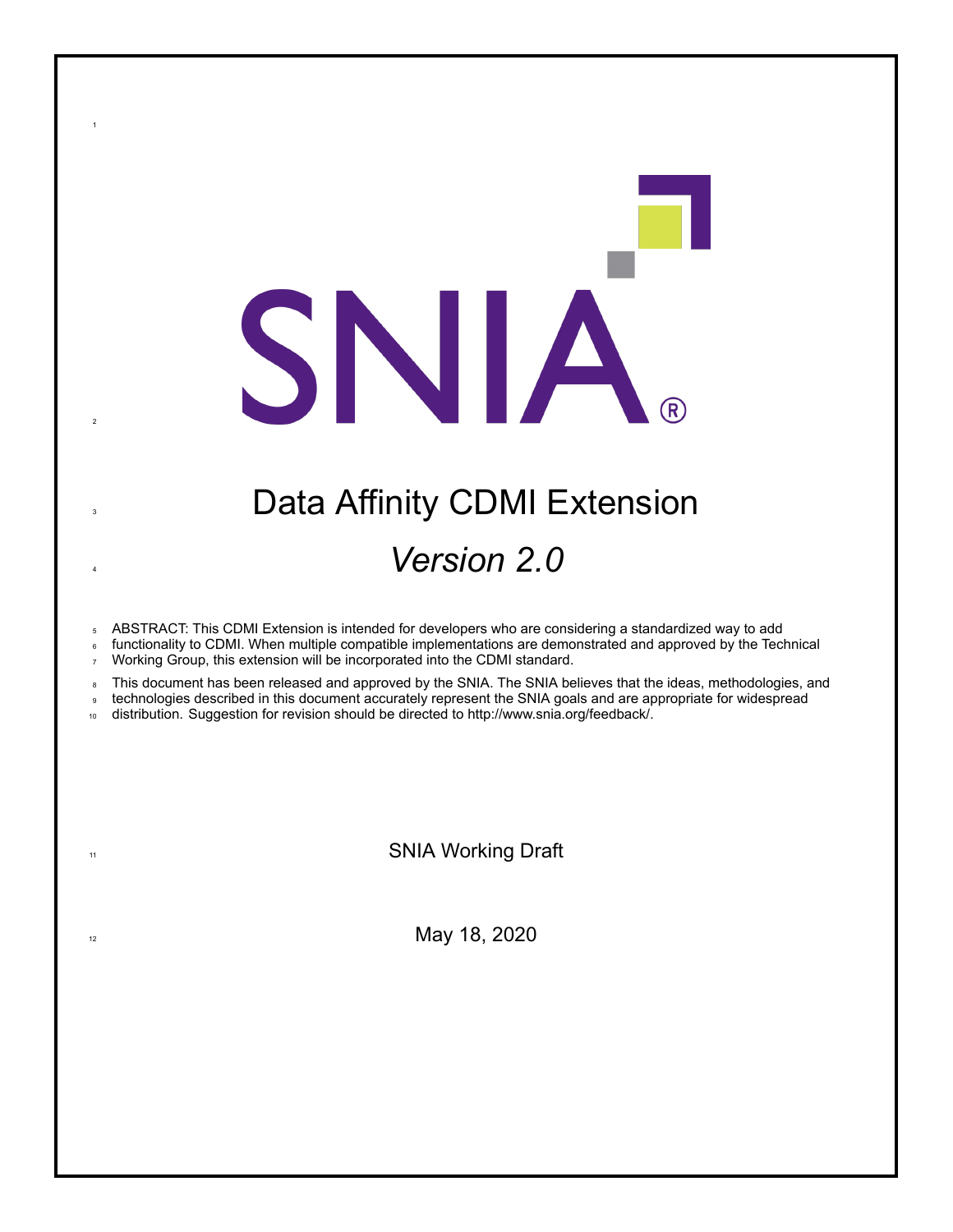#### <sup>13</sup> USAGE

Copyright © 2020 SNIA. All rights reserved. All other trademarks or registered trademarks are the property of their 15 respective owners.

<sup>16</sup> The SNIA hereby grants permission for individuals to use this document for personal use only, and for corporations and

<sup>17</sup> other business entities to use this document for internal use only (including internal copying, distribution, and display) provided that:

<sup>19</sup> 1. Any text, diagram, chart, table or definition reproduced shall be reproduced in its entirety with no alteration, and,

<sup>20</sup> 2. Any document, printed or electronic, in which material from this document (or any portion hereof) is reproduced shall <sub>21</sub> acknowledge the SNIA copyright on that material, and shall credit the SNIA for granting permission for its reuse.

- <sub>22</sub> Other than as explicitly provided above, you may not make any commercial use of this document, sell any excerpt or <sup>23</sup> this entire document, or distribute this document to third parties. All rights not explicitly granted are expressly reserved
- <sup>24</sup> to SNIA.
- <sup>25</sup> Permission to use this document for purposes other than those enumerated above may be requested by emailing <sup>26</sup> tcmd@snia.org. Please include the identity of the requesting individual or company and a brief description of the pur-
- <sup>27</sup> pose, nature, and scope of the requested use.
- 28 All code fragments, scripts, data tables, and sample code in this SNIA document are made available under the following <sup>29</sup> license:
- <sup>30</sup> BSD 3-Clause Software License
- 31 Copyright (c) 2020, The Storage Networking Industry Association.
- <sup>32</sup> Redistribution and use in source and binary forms, with or without modification, are permitted provided that the following 33 conditions are met:
- <sup>34</sup> \* Redistributions of source code must retain the above copyright notice, this list of conditions and the following disclaimer.
- <sup>35</sup> \* Redistributions in binary form must reproduce the above copyright notice, this list of conditions and the following <sup>36</sup> disclaimer in the documentation and/or other materials provided with the distribution.

<sup>37</sup> \* Neither the name of The Storage Networking Industry Association (SNIA) nor the names of its contributors may be 38 used to endorse or promote products derived from this software without specific prior written permission.

<sup>39</sup> THIS SOFTWARE IS PROVIDED BY THE COPYRIGHT HOLDERS AND CONTRIBUTORS "AS IS" AND ANY EX-<sup>40</sup> PRESS OR IMPLIED WARRANTIES, INCLUDING, BUT NOT LIMITED TO, THE IMPLIED WARRANTIES OF MER-

<sup>41</sup> CHANTABILITY AND FITNESS FOR A PARTICULAR PURPOSE ARE DISCLAIMED. IN NO EVENT SHALL THE

- <sup>42</sup> COPYRIGHT OWNER OR CONTRIBUTORS BE LIABLE FOR ANY DIRECT, INDIRECT, INCIDENTAL, SPECIAL,
- <sup>43</sup> EXEMPLARY, OR CONSEQUENTIAL DAMAGES (INCLUDING, BUT NOT LIMITED TO, PROCUREMENT OF SUB-
- <sup>44</sup> STITUTE GOODS OR SERVICES; LOSS OF USE, DATA, OR PROFITS; OR BUSINESS INTERRUPTION) HOWEVER
- <sup>45</sup> CAUSED AND ON ANY THEORY OF LIABILITY, WHETHER IN CONTRACT, STRICT LIABILITY, OR TORT (INCLUD-<sup>46</sup> ING NEGLIGENCE OR OTHERWISE) ARISING IN ANY WAY OUT OF THE USE OF THIS SOFTWARE, EVEN IF
- ADVISED OF THE POSSIBILITY OF SUCH DAMAGE.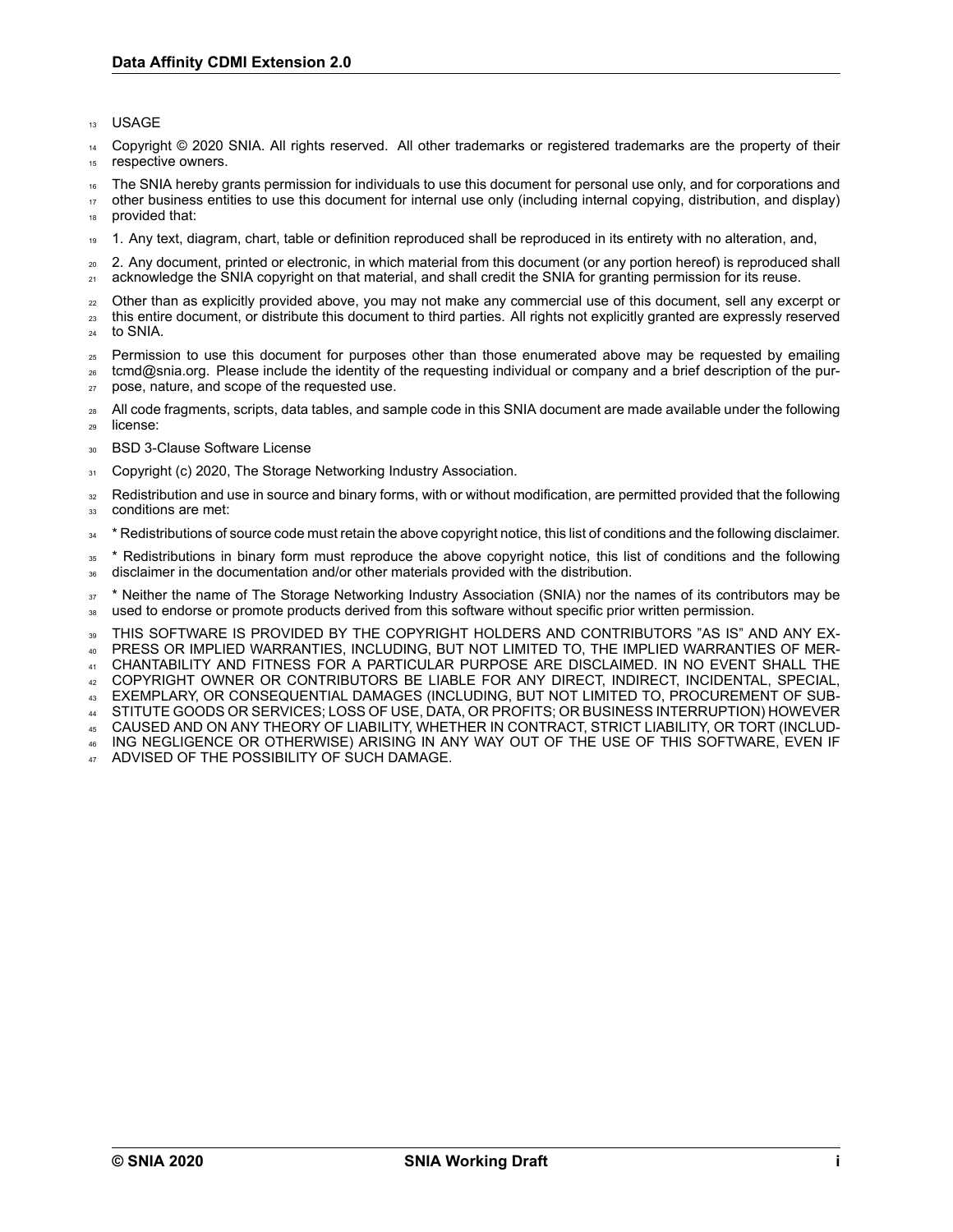### <sup>48</sup> DISCLAIMER

- 49 The information contained in this publication is subject to change without notice. The SNIA makes no warranty of any
- <sup>50</sup> kind with regard to this specification, including, but not limited to, the implied warranties of merchantability and fitness for
- 51 a particular purpose. The SNIA shall not be liable for errors contained herein or for incidental or consequential damages
- 52 in connection with the furnishing, performance, or use of this specification.
- 53 Suggestions for revisions should be directed to https://www.snia.org/feedback/.
- 54 Copyright © 2020 SNIA. All rights reserved. All other trademarks or registered trademarks are the property of their
- <sup>55</sup> respective owners.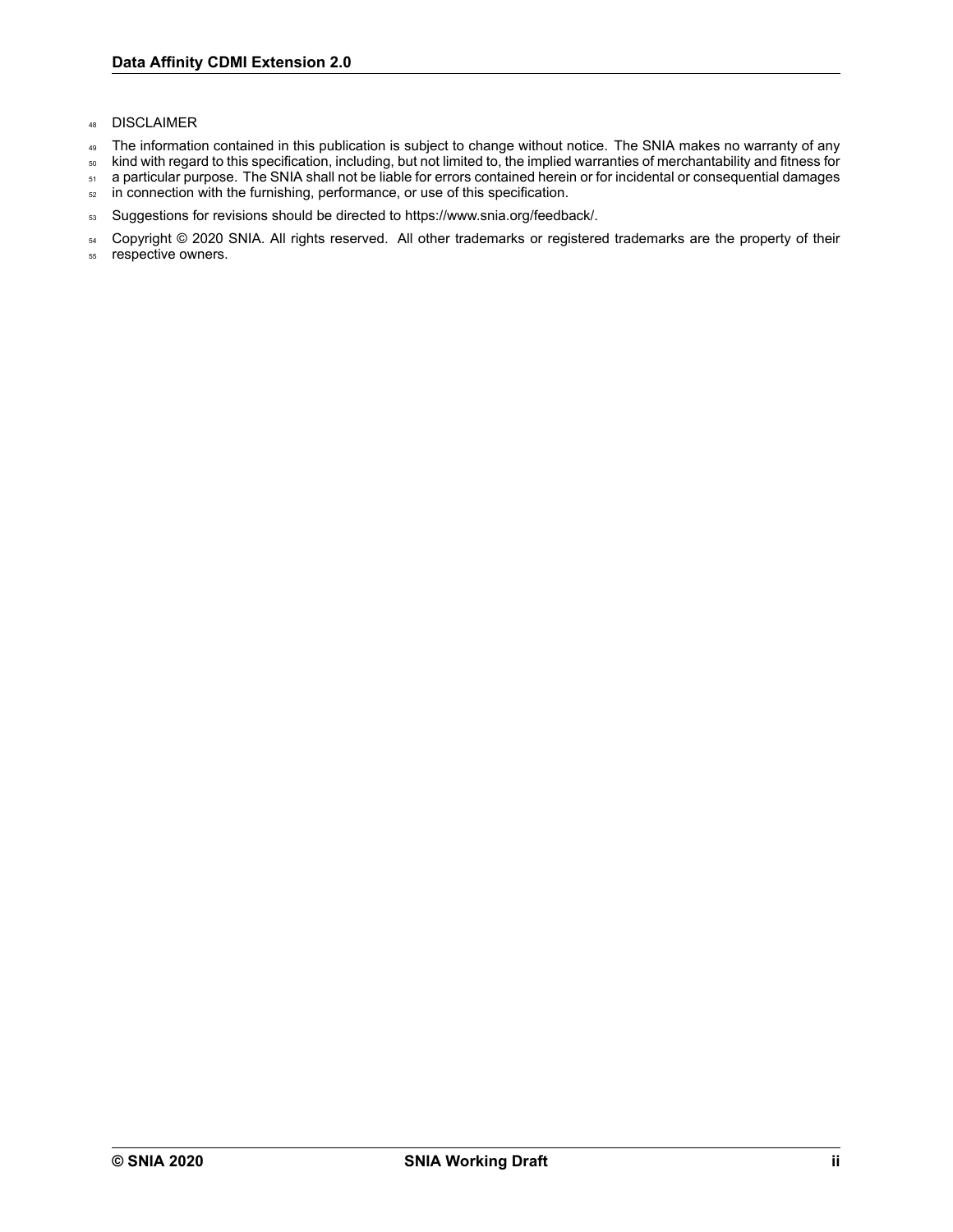# **Contents**

|  | 57 Clause 1: Location Affinity CDMI Extension |  |
|--|-----------------------------------------------|--|
|  |                                               |  |
|  |                                               |  |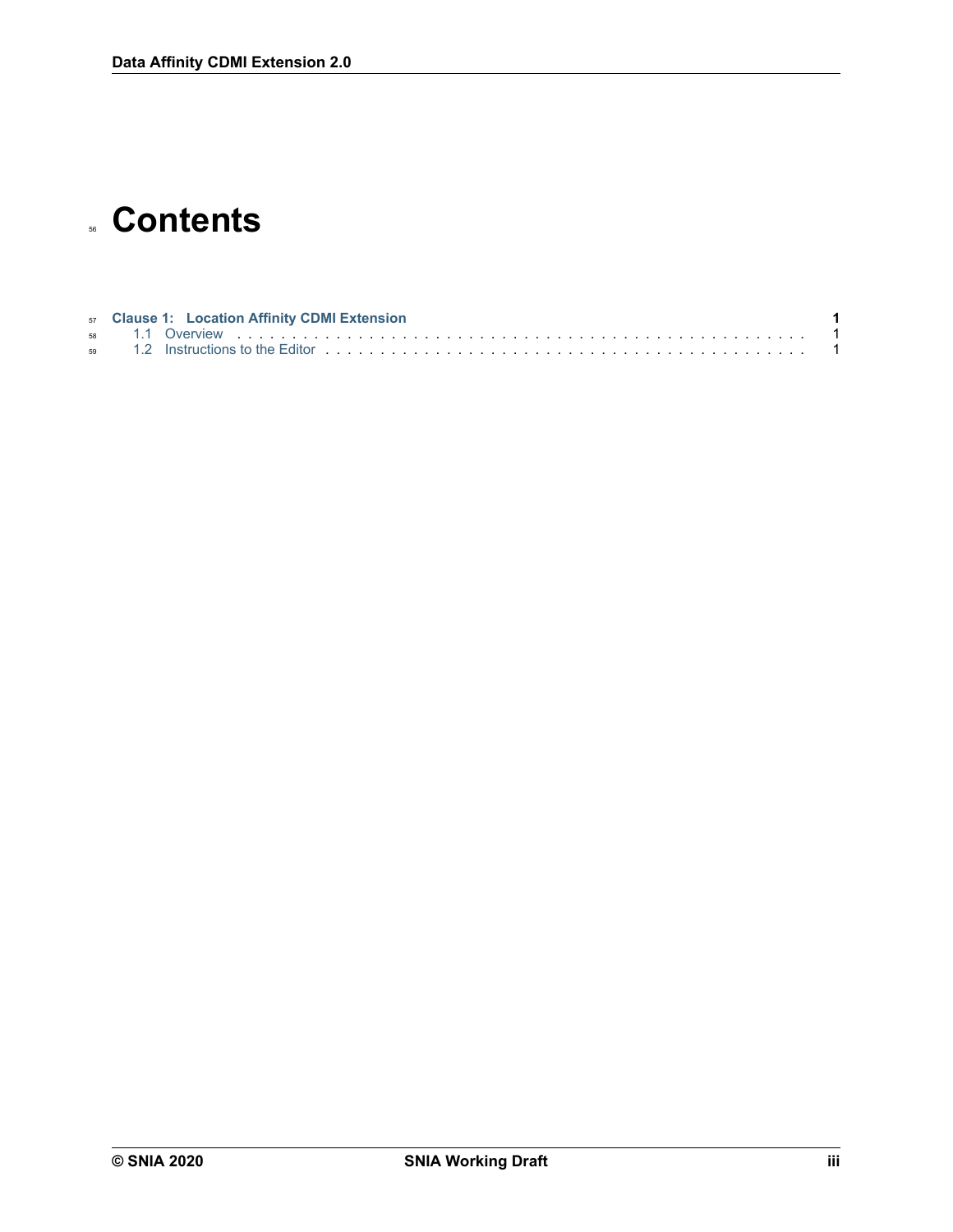### <span id="page-4-0"></span><sup>60</sup> **Clause 1**

# **Location Affinity CDMI Extension**

### <span id="page-4-1"></span><sup>62</sup> **1.1 Overview**

63 Cloud storage systems may be distributed over more than a single location. Clients of the system need to explicitly 64 specify that an object exists in a particular location due to proximity to other resources (compute resources, people, 66 etc.). This extension proposes a new capability that allows metadata on an object that dictates the locations where the

<sup>66</sup> object should exist.

 $67$  Affinity is similar to the cdmiageographic placement capability in that it suggests to the system where an object

can or cannot be located. However, affinity is a much stronger attribute, as it directs an object or copies of an object

69 to exist in specific locations that may be more finely grained than geopolitical borders (data center, physical building <sup>70</sup> location, etc.).

 $71$  The affinity of an object may have implications to the cdmi data redundancy provided data systems metadata  $\frac{1}{72}$  value of an object. If more than one location is specified in the value for cdmi data affinity, additional copies of

 $\tau_3$  the object may be implied by the system, which would adjust the cdmi-data-redundancy-provided value.

### <span id="page-4-2"></span><sup>74</sup> **1.2 Instructions to the Editor**

 $75$  To merge this extension into the CDMI 2.0.0 specification, make the following changes:

 $76$  1. Add an entry to the end of the table starting on line 451 of cdmiacapability object.txt, as follows:

| Capability name    | <b>Type</b>                          | <b>Definition</b>                                                                                                                                                                                                                                                                                                                                        |
|--------------------|--------------------------------------|----------------------------------------------------------------------------------------------------------------------------------------------------------------------------------------------------------------------------------------------------------------------------------------------------------------------------------------------------------|
| cdmi data affinity | JSON array of<br><b>JSON strings</b> | When the cloud storage system supports the<br>cdmi data affinity data system metadata as defined in<br>16.3 Support for data system metadata, the<br>cdmi data affinity capability shall be present and<br>shall list the data locations available to objects using the<br>capabilities set. If absent, the system shall determine<br>the data location. |
|                    |                                      | The JSON array items used as identifiers for locations<br>shall be arbitrary JSON strings.                                                                                                                                                                                                                                                               |

 $77$  2. Add an entry to the end of the table starting on line 216 of cdmi\_metadata.txt, as follows: